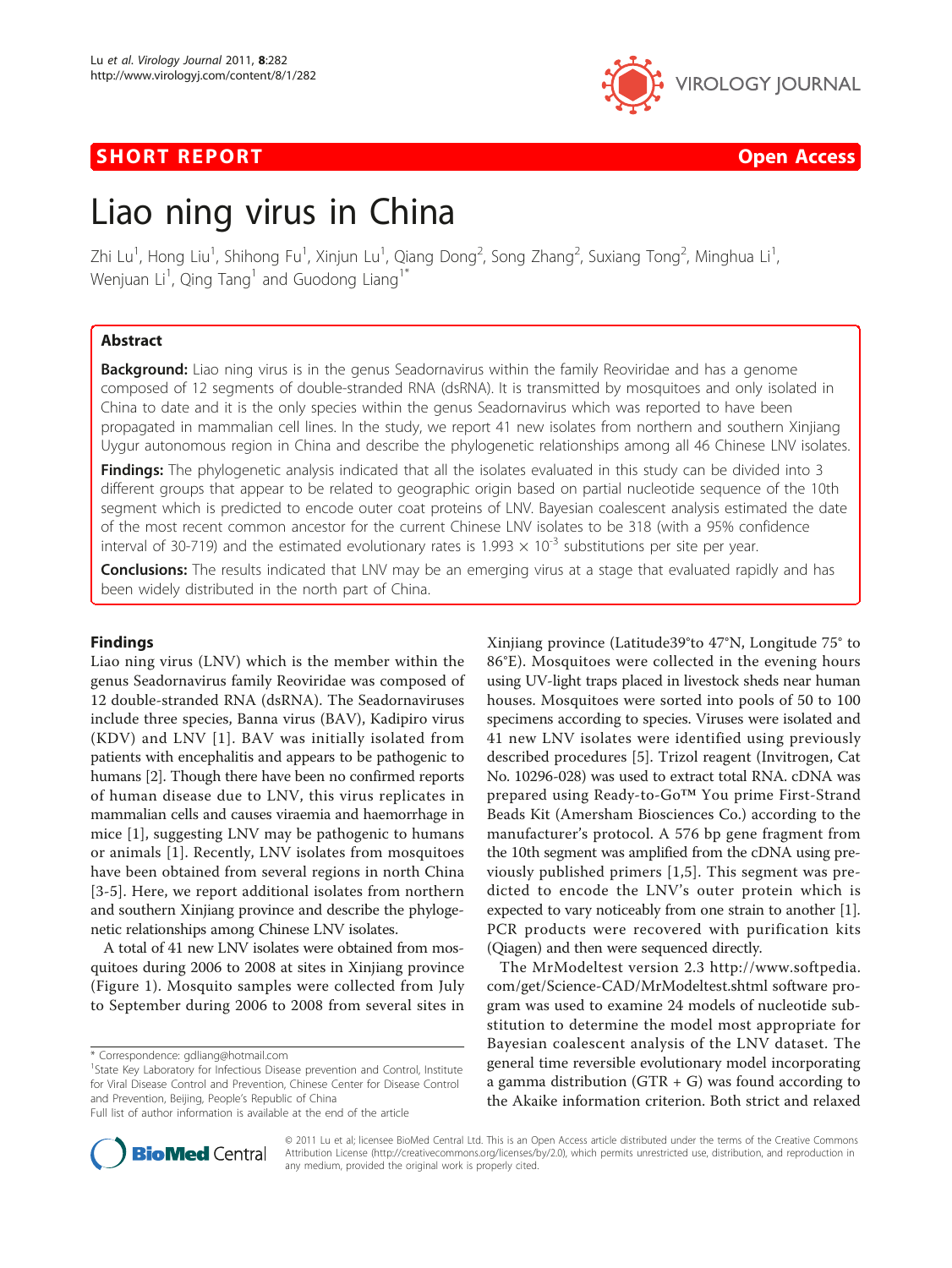<span id="page-1-0"></span>

(uncorrelated exponential and lognormal) molecular clocks [\[6\]](#page-3-0) were employed to explore and the relaxeduncorrelated lognormal molecular clock was the best supported model, according to the estimated Bayes factor using the TRACER program. Preliminary analyses revealed that the population dynamics of LNVs supported a model of Bayesian skyline models [\[7](#page-3-0)]. The dataset was examined with Bayesian Markov chain Monte Carlo (MCMC) methods implemented in the BEAST package using a chain length of 100,000,000 generations with 10% removed as burn- in. All runs were checked for convergence by using the TRACER program [http://tree.](http://tree.bio.ed.ac.uk/software/tracer/) [bio.ed.ac.uk/software/tracer/.](http://tree.bio.ed.ac.uk/software/tracer/) The rate of nucleotide substitutions per site per year and the date of the time of most common ancestor (TMRCA) for these viruses were estimated. Maximum clade credibility (MCC) tree was constructed and converted to a graphics format using Figtree software version 1.2.2 [http://tree.bio.ed.ac.uk/](http://tree.bio.ed.ac.uk/software/figtree/) [software/figtree/](http://tree.bio.ed.ac.uk/software/figtree/).

By a Bayesian MCMC approach, the mean rate of nucleotide substitution for the10th segment of Chinese LNVs was  $1.993 \times 10^{-3}$  per site per year (95%HPD,3.664  $\times$  $10^{-4}$  to  $4.667 \times 10^{-3}$  substitutions per site per year). Based on this nucleotide substitution value, the TMRCA of Chinese LNVs is estimated to be 318 (95%HPD, 30-719) (Figure [2](#page-2-0)).

Phylogenetic analysis was conducted on 46 LNV isolates (Table [1\)](#page-2-0). Of these, 41 were obtained in this study: 31 from Culex spp. in Kashi, southern Xinjiang in 2006; 7 from Culex spp. and Aedes dorsalis in Bayinguoleng, southern Xinjang in 2007; 3 from Aedes dorsalis in Aletai, northern Xinjiang in 2008(Figure 1). The other LNV isolates evaluated include: NE9712 and NE9731 isolated from Aedes dorsalis in Liaoning province in 1997 [[1](#page-3-0)]; QH07130 isolated from Culex modestus in Qinghai province in 2007 [[4](#page-3-0)]; SX0771 and SX0794 isolated from Culex pipiens and Aedes dorsalis in Shanxi province in 2007 [\[5](#page-3-0)] (Figure 1). The MCC tree shows that the LNV isolates evaluated in this study can be divided into 3 different groups that appear to be related to geographic location (Figure [2](#page-2-0)). The Xinjiang isolates are all clustered in Group A, regardless of the mosquito species from which they were isolated. Qinghai, Shanxi and one of the Liaoning isolates NE9712 are included in group B and another Liaoning isolate LNVNE9731 also from the initial isolation site of LNV was evolved independently (Figure [2\)](#page-2-0). The divergence time of each lineage of the 46 LNV isolates were also estimated by Bayesian analysis. Results showed that group A (NE9731) was the oldest lineage based on the analysis of current LNVs. As well as the diverged time of Group B and Group C was 37.7 and 18.47, respectively. Data showed that the nucleotide and amino acid homology between the 41 LNV isolates are between 77.1-100% and 68.3-100%, respectively, with NE 9731 from Liaoning province the most divergent one.

Arbovirus undergoes substantially slower rates of evolution [[8\]](#page-3-0). For example, the evolution rates of Dengue virus and bluetongue virus are about  $10^{-4}$ [[9,10\]](#page-3-0). Our results showed that the evolution rate of LNV was 1.993  $\times$  10<sup>-3</sup> which is faster than other arbovirus. In addition, the TMRAC of LNV was estimated to be 381 years, indicating LNV is an emerging virus and at a stage that evaluated rapidly to accommodate the host and the environment now. Also, the nucleotide and amino acid homology rate showed high identity within each group and much divergent between the groups. The geographical characteristic implies that LNV could raise natural circle in the locality though the diverged time of each group was quite recent.

In recent years, arbovirus surveillances have been done in many provinces. Japanese encephalitis virus, Tahyna virus, Getah virus and other arboviruses were isolated nationwide [[11-13\]](#page-3-0). But all of the LNV isolates have been obtained only in region extending from Latitude 36°N to 47°N in the northwest to northeast part of the country. So for what reason, the virus has only been isolated from such a narrow geographic is too be studied.

LNV seemed to be at a stage of evolving rapidly than most of the arbovirus. Also it is much divergent between each subtype. Can such virus genetic differences have pathogenicity differences? LNV is pathogenic to mice, and seasonal encephalitis in the absence of Japanese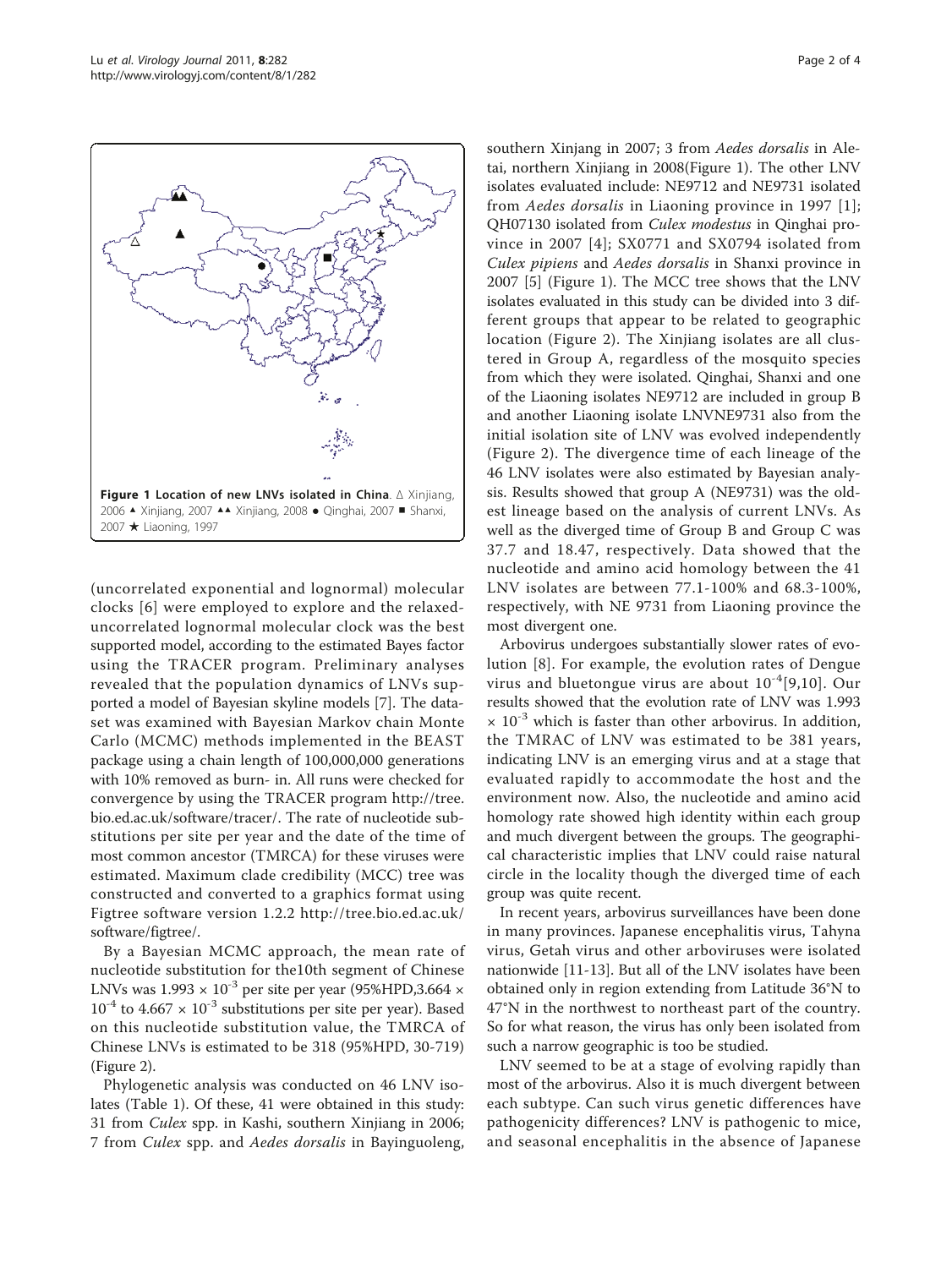<span id="page-2-0"></span>

## Table 1 Information of LNV isolates in China

| Province                           | <b>Strain</b>                                                                                                                                                                                                                                                    | Origin         | Time of<br>Collection | Vector                      |
|------------------------------------|------------------------------------------------------------------------------------------------------------------------------------------------------------------------------------------------------------------------------------------------------------------|----------------|-----------------------|-----------------------------|
| Kashi, southern<br>Xinjiang        | XJ0602, XJ0603, XJ0606, XJ0610, XJ0611, XJ0614, XJ0615, XJ0616, XJ0620, XJ0621,<br>XJ0623, XJ0624, XJ0626, XJ0627, XJ0632, XJ0635, XJ0640, XJ0642, XJ0648, XJ0653,<br>XJ0654, XJ0656, XJ0657, XJ0658, XJ0659, XJ0661, XJ0662, XJ0665, XJ0670, XJ0672,<br>XJ06121 | sheep<br>house | 2006.Jul-Aug          | Culex spp.                  |
| Bayinguoleng,<br>southern Xinjiang | XJ0719, XJ0727, XJ0735, XJ0737                                                                                                                                                                                                                                   | piggery        | 2007.Jul              | Culex spp.                  |
|                                    | XJ0740, XJ0746, XJ0753                                                                                                                                                                                                                                           | piggery        | 2007.Jul              | Aedes<br>dorsalis           |
| Alertai, northern<br>Xinjiang      | XJ0815, XJ0822,                                                                                                                                                                                                                                                  | piggery        | 2008.Jul              | Aedes<br>dorsalis           |
|                                    | XJ0837                                                                                                                                                                                                                                                           | COW<br>house   | 2008.Jul              | Aedes<br>dorsalis           |
| Shanxi                             | SX0771                                                                                                                                                                                                                                                           | piggery        | 2007.Aug              | Culex<br>pipiens<br>pallens |
|                                    | SX0794                                                                                                                                                                                                                                                           | piggery        | 2007.Aug              | Aedes<br>dorsalis           |
| Qinghai                            | OH07130                                                                                                                                                                                                                                                          | reed<br>field  | 2007.Aug              | Culex<br>modestus           |
| Liaoning                           | NE9712, NE9731                                                                                                                                                                                                                                                   | piggery        | 1997                  | Aedes<br>dorsalis           |
| Indonesia                          | <b>JKT6423</b>                                                                                                                                                                                                                                                   |                | 1980                  |                             |